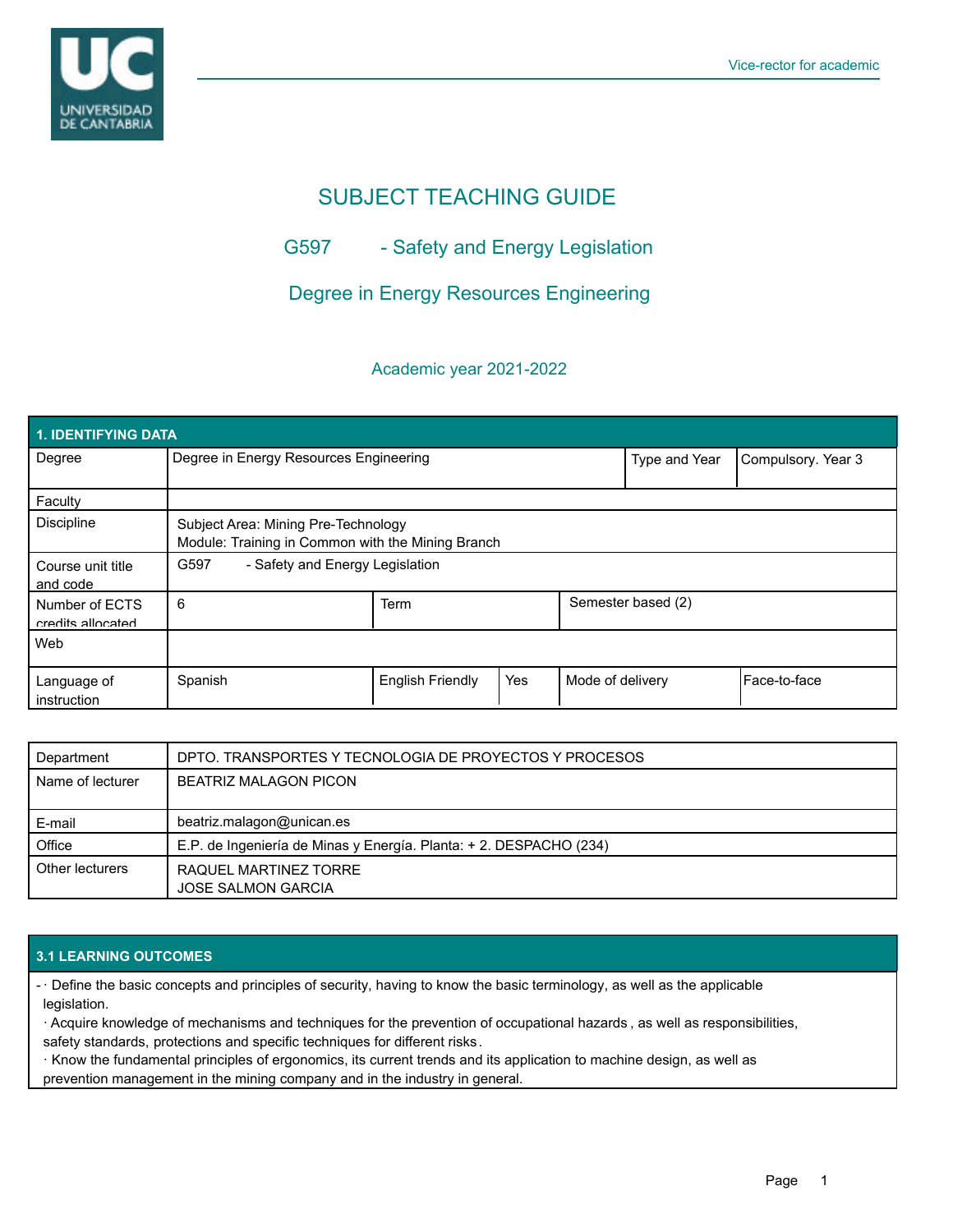

#### **4. OBJECTIVES**

There are three main objectives:

The first one consists of the definition of basic concepts and principles of safety, paying special atention to the basic terminology as well as the current laws.

The second one is related to the acquisition of knowledge on mechanisms and techniques of prevention of occupational risks, as well as the responsibilities, safety standards, protections and the specific techniques to minimize each risk.

The third objective implies the analysis of the main principles of ergonomics, current trends and their application to machine design and management of prevention in the mining company and the industry in general.

### **6. COURSE ORGANIZATION**

|    | <b>CONTENTS</b>                                                                                                                                                     |
|----|---------------------------------------------------------------------------------------------------------------------------------------------------------------------|
|    | Chapter I: Legal framework. Introduction. Legal framework. Mining laws and Mining Rights.                                                                           |
| 2  | Chapter II: Safety and prevention. General Regulation on Mining Safety. Law on Occupational Risk Prevention.<br>Normalization.                                      |
| l3 | Chapter III: Energetic markets and laws. Hidrocarbon Law. Market of petroleum products. Electricity market.<br>Electrotechnical Regulation on Low and High Voltage. |

| 7. ASSESSMENT METHODS AND CRITERIA                                                                                                                                                                                                                              |              |             |           |       |  |  |  |  |
|-----------------------------------------------------------------------------------------------------------------------------------------------------------------------------------------------------------------------------------------------------------------|--------------|-------------|-----------|-------|--|--|--|--|
| <b>Description</b>                                                                                                                                                                                                                                              | <b>Type</b>  | Final Eval. | Reassessn | $\%$  |  |  |  |  |
| Final exam                                                                                                                                                                                                                                                      | Written exam | Yes         | Yes.      | 60,00 |  |  |  |  |
| Individual essay                                                                                                                                                                                                                                                | <b>Work</b>  | No.         | Yes.      | 20,00 |  |  |  |  |
| Group work essay                                                                                                                                                                                                                                                | l Work       | No.         | Yes       | 20,00 |  |  |  |  |
| I TOTAL<br>100,00                                                                                                                                                                                                                                               |              |             |           |       |  |  |  |  |
| <b>Observations</b>                                                                                                                                                                                                                                             |              |             |           |       |  |  |  |  |
| In the event that the minimum mark is not exceeded in any of the parts, the final mark will be the minimum of 4.9 and the<br>average obtained counting all the evaluation activities. The marks of the approved parts will be kept until the extraordinary call |              |             |           |       |  |  |  |  |
| Observations for part-time students                                                                                                                                                                                                                             |              |             |           |       |  |  |  |  |
| Partial-time students will be evaluated according to the normative of the University of Cantabria. In addition to the final exam,<br>part-time students will be offered to develop both the individual and group work as individual essays                      |              |             |           |       |  |  |  |  |